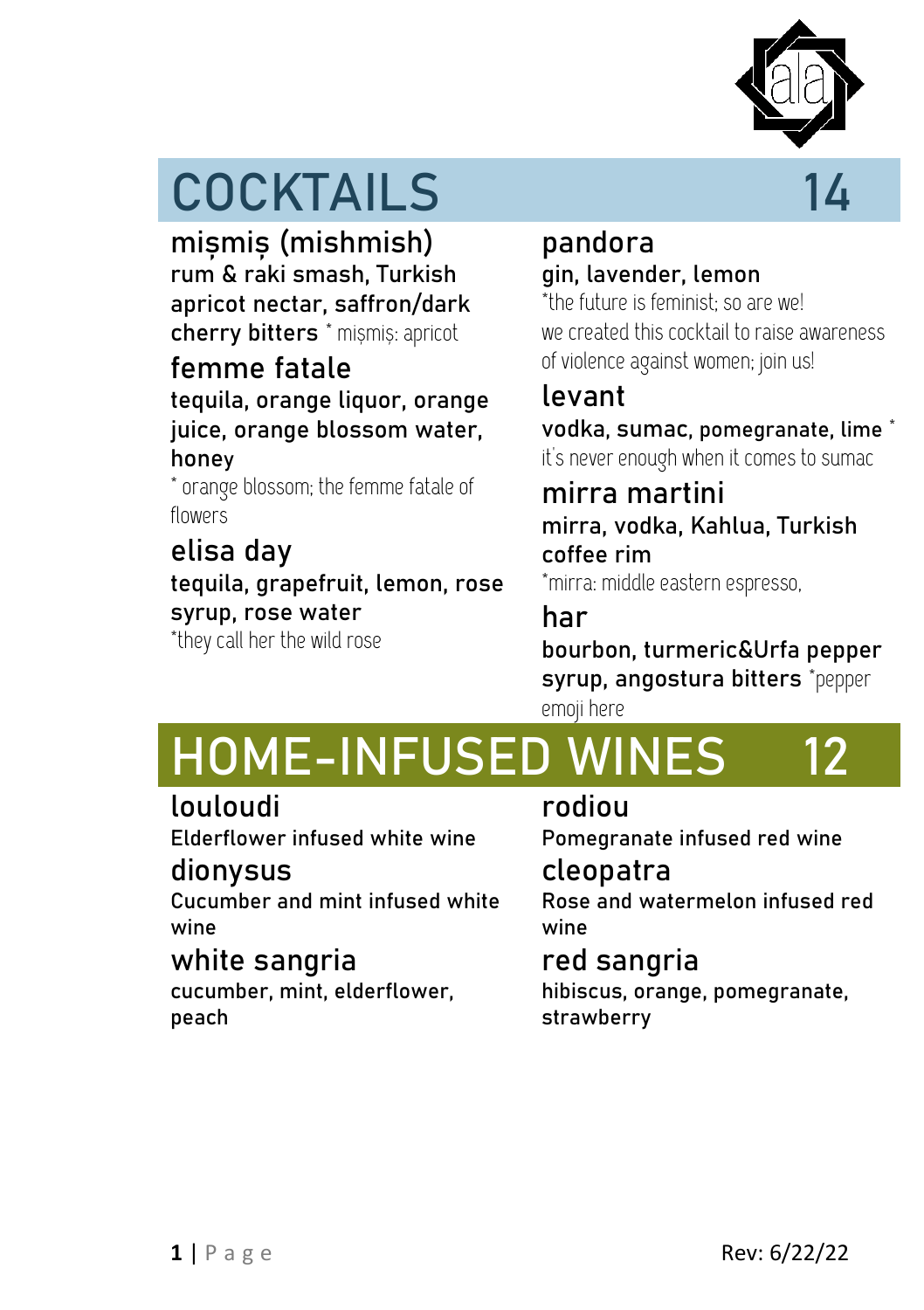

# **RAKI / OUZO / ARAK 12/140**

**arak ramallah** West Bank **ksarak arak** Bekaa Valley, Lebanon **haraki cretan tsikoudia** Crete, Greece **yeni raki** Turkey **efe green raki** Turkey **tekirdag gold raki** Turkey **ouzo plomari** Lesbos, Greece **beylerbeyi gobek** Turkey

The Arabs call it **Arak**, Turks **Raki**, Greeks **Ouzo**. Each similar yet simultaneously celebrated for their distinct cultural significance. Common ground: We do not eat to satiety or drink to get drunk. The goal is to enhance social interaction and create a pleasant disposition. They all create a social gathering that can last for several hours, with lots of mezze on the table.

# **TEETOTAL (zero-proof)**

| levantine wonderland 8          | saray sherbet                  |  |
|---------------------------------|--------------------------------|--|
| Orange, cranberry, pomegranate, | Cherry, apple juice, cinnamon, |  |
| lemon, three spiced syrup       | ginger, clove                  |  |
| rumaan nana                     | turkish juices                 |  |
| Pomegranate&mint iced tea       | PEACH, BLOOD ORANGE &          |  |

POMEGRANATE, APRICOT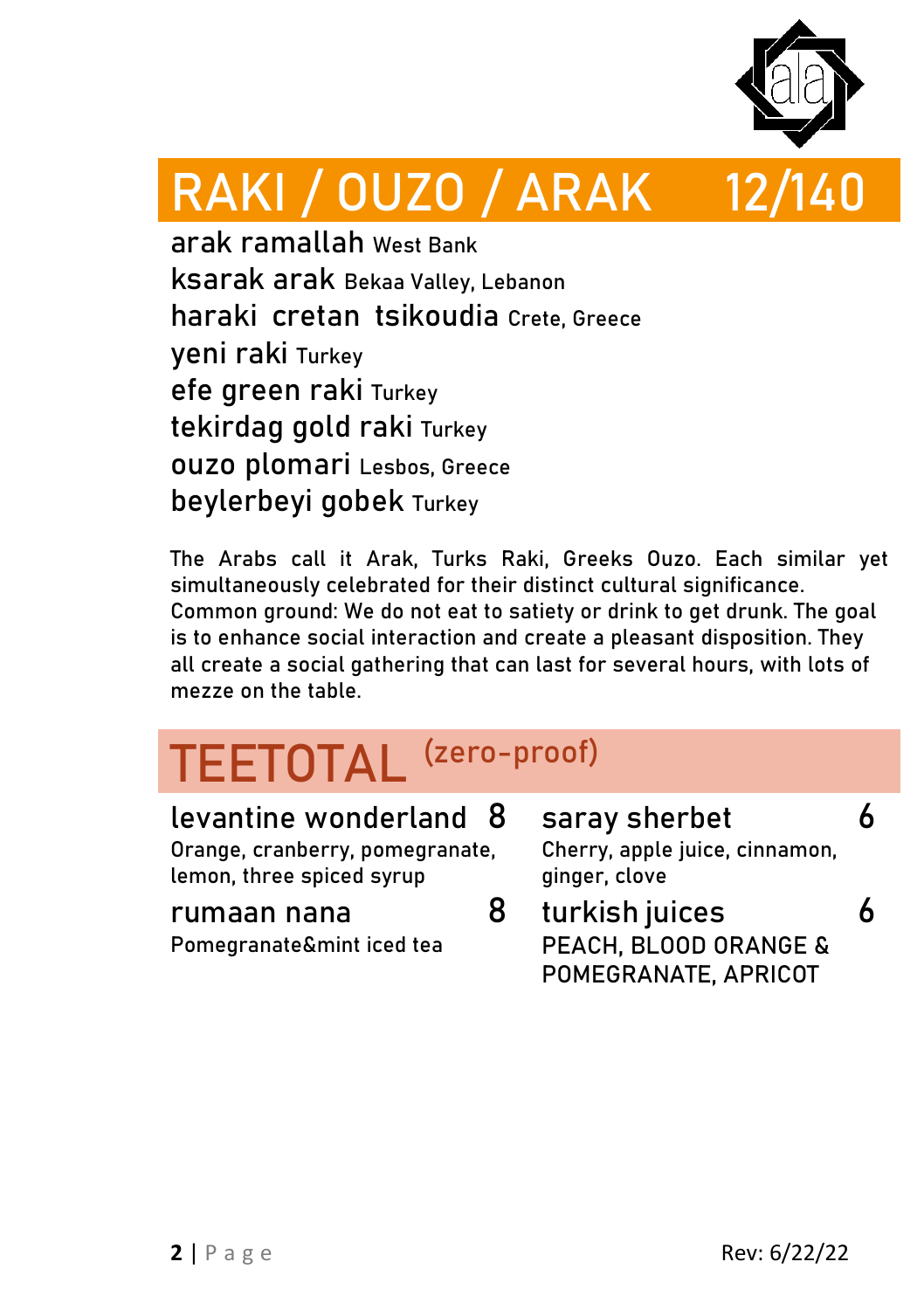

| 3EER                                                              |    |
|-------------------------------------------------------------------|----|
| <b>DRAFT</b>                                                      | 10 |
| hoegaarden belgian witbier                                        |    |
| new belgium fat tire amber ale                                    |    |
| dc brau corruption ipa                                            |    |
| 3 stars peppercorn saison                                         |    |
| heavy seas loose cannon ipa                                       |    |
| <b>Spaten</b> oktoberfest                                         |    |
| right proper senate light lager (heurich brewing co. senate beer) |    |
| DATI F                                                            |    |

| <b>BOTTLE</b>                                  |       |
|------------------------------------------------|-------|
| almaza pilsner lebanon                         | ้ 1 ก |
| fix hellas greece                              | 1Π    |
| ararat lager 500ml gyumri armenia              | 12    |
| kilikia lager <sup>500ml</sup> yerevan armenia | 12    |

# **SPARKLING**

**tarrida cava brut 10/48** CAVA, SPAIN Macabeo / Xarello / Parellada Light and bright with thin bubbles, fruity and floral flavors

**montelvini prosecco rose 10/48** VENETO, ITALY Pinot Noir / Glera - Fruity aromas of peaches and strawberries along with character and steady bubbles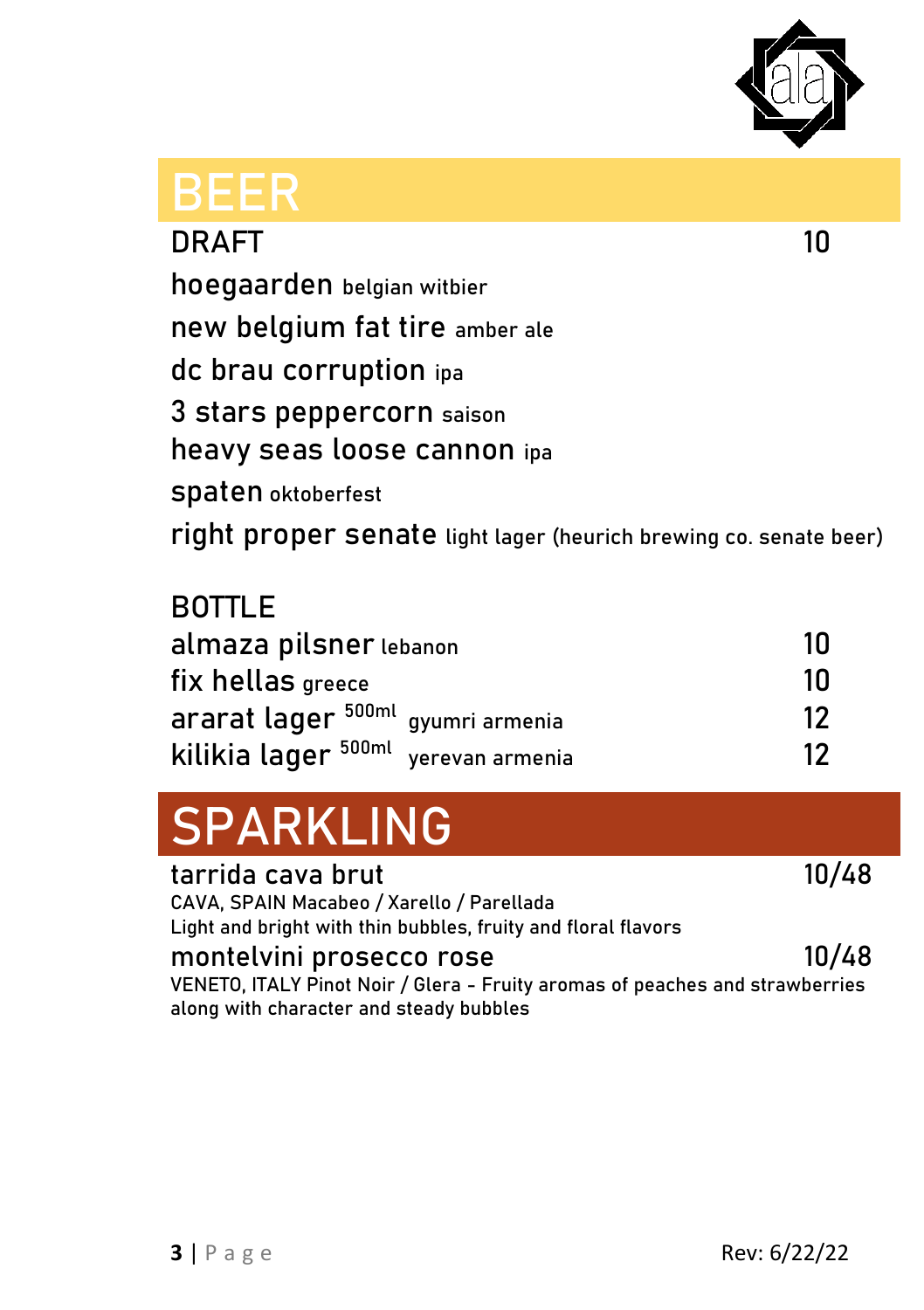#### PALESTINE Sauvignon Blanc A medium-bodied white displaying rich aroma of citrus and green apple \*it is possible to sell a wine with Palestine label after all **shumi mtsvane 12/52** KAKHETI, GEORGIA Mtsvane Kakhuri (Mah-sa-vah-nay) rich fruity bouquet and is characterized by a fresh, elegant taste with pleasant sourness and long-lasting aftertaste \*Fermented in qvevri, the process that is buried in the ground in order to take the benefit of the coolness **lakonia lykovouno 12/52** PELOPONNESE, GREECE Assyrtiko Smoky aromas with baked fruits; tropical fruit with a twist of lime and a clean mineral tang on the palate with vanilla undertone **chateau clos st thomas 48**

**nadim 52**

### BEKAA VALLEY, LEBANON

Light bodied, fresh and pleasant wine, with citrus & floral notes, mineral and sweet spices \*This grape is used to make both wines and the traditional aniseed liqueur, arak

### **paros 14/56**

GREECE Monemvasia

**WHITE**

Intense aromas of exotic fruits and citrus, with a full body and a mineral driven finish

#### **tornatore etna bianco 14/56** SICILLY, ITALY

Carricante notes of grapefruit, white peach, melon and tangerine that are framed by hints of fresh-cut green herbs, oyster shell and slate

### **bosinakis mantinia 56**

PELOPONNESE, GREECE

Moschofilero (mow-sko-FEEL-err-oh) ranging from delicate florals to spices and tropical fruits with minerality

#### **karas armavir 58**

#### **ARMENIA Kangun**

**50%, Chardonnay 40%, Viognier 10%** [A quite full body for a white, with yellow](https://www.vivino.com/users/georgi.botusharov/reviews/211248655)  [colour and light acidity. An interesting nose with notes of lemon, pineapple,](https://www.vivino.com/users/georgi.botusharov/reviews/211248655)  [peach and melon.](https://www.vivino.com/users/georgi.botusharov/reviews/211248655)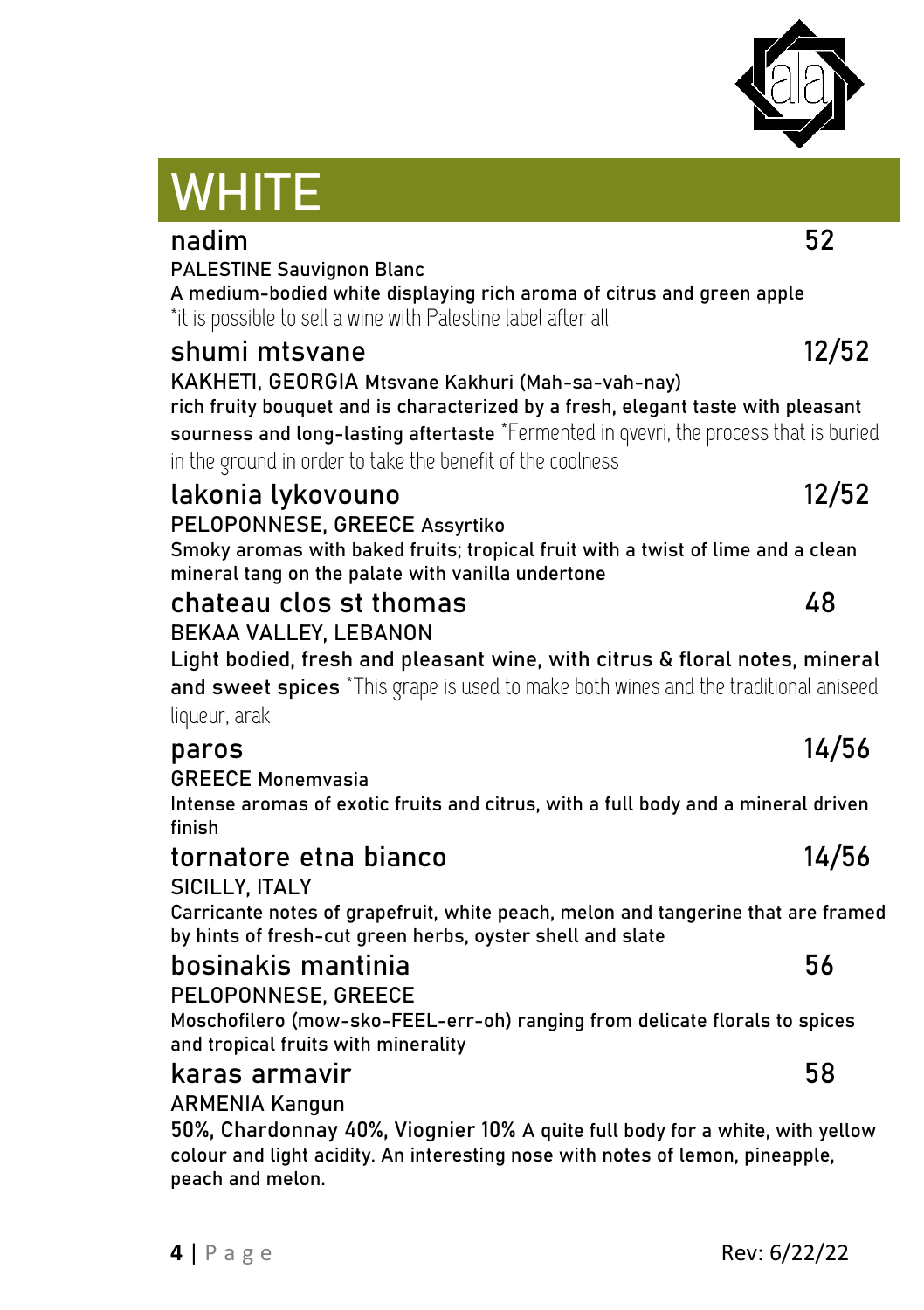

# **ROSE**

| Seperavi GEORGIA KAKHETI                                                         | 12/48 |
|----------------------------------------------------------------------------------|-------|
| Soft harmonious taste with a gentle bouguet of spring flowers from               |       |
| chateau famaey CAHORS, FRANCE Malbec                                             | 12/52 |
| Fresh citrus aromas, red berries lead to a stylish palate with strawberries,     |       |
| cream                                                                            |       |
| kavaklidere egeo AEGEAN, TURKEY                                                  | 48    |
| Grenache / Calkarasi / Kalecik Karasi Full bodied, mouth filling with its crispy |       |

# **AMBER**

#### **shumi iberuli kisi qvevri AKHMETZ, GEORGIA 14/56**

Kisi. Flavors of ripe peach and pear is well combined with tones of vanilla and roasted nuts \*made in Qvevri(underground clay amphora) **\*vegan + natural**



#### **IS IT A NEW TYPE OF WINE?**

Amber wine is made from white wine grapes without immediately removing the grape skins, skin contact gives the amber color.

Some call it orange; Georgians call it Amber.